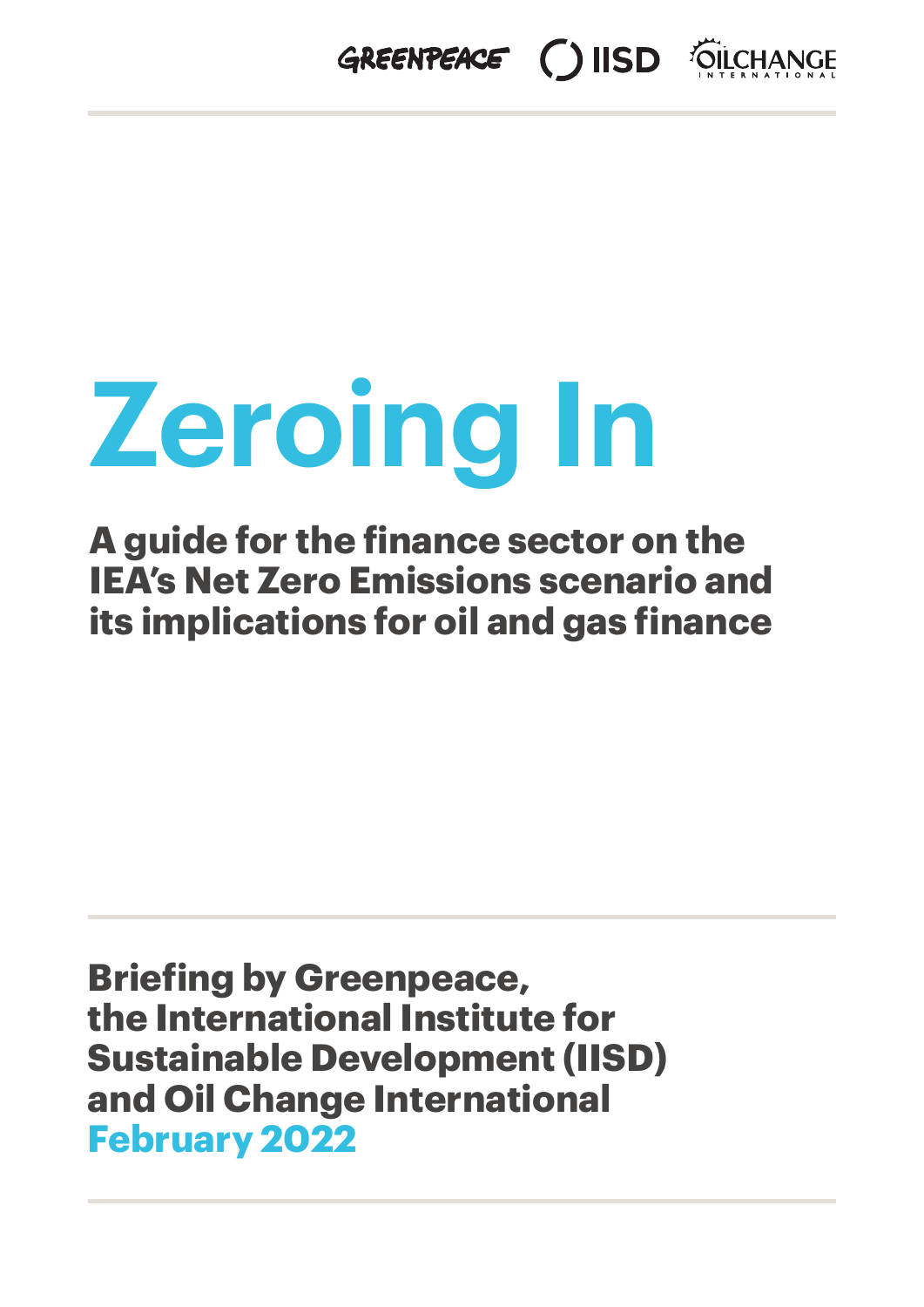## Key messages

- ~ **The IEA has published a scenario aligned with 1.5°C for the first time: financial actors should use this scenario as a new minimum standard for guiding decision-making, in place of other less ambitious scenarios.**
	- $\circ$  The IEA's Net Zero Emissions by 2050 scenario (NZE) is now one of three main scenarios included in the World Energy Outlook (WEO).
	- Full global data on NZE are available in the WEO, though regionally disaggregated data remain to be added in 2022.
- ~ **Oil and gas production must decline by about 3-4% per year; this leaves no room for new oil or gas fields to be developed after 2021.**
	- The conclusion about ending new oil and gas field development is not a product of scenario design; it's the arithmetic of 1.5°C. Limiting emissions at this level requires global oil and gas use to fall 3-4% per year – including in IPCC scenarios – which is roughly equal to the expected decline of production from existing fields.
	- The only 1.5°C scenarios that require new oil and gas fields rely on future deployment of carbon dioxide removal (CDR) or carbon capture and storage (CCS) technologies to a greater extent than is plausible.
	- $\circ$  If anything, the IEA's conclusion may be a conservative one. The NZE scenario itself relies on extremely rapid growth in CCS, breaking with current trends. If we are more cautious about the likelihood of very large-scale CCS or CDR, or if we aim for a greater than 50% probability of limiting warming to 1.5°C, some existing fields will have to close early.
- ~ **All sectors must rapidly decarbonise.**
	- Limiting warming to 1.5°C requires a transformation of the energy system, not just incremental emissions reductions. This has implications across investment portfolios, including rapid decarbonisation in power, vehicle manufacture, buildings and heavy industry.
	- Conversely, NZE indicates a market exceeding USD 1 trillion per year by 2050 – comparable to today's global oil market – in wind turbines, solar panels, lithiumion batteries, electrolysers and fuel cells.
- ~ **The financial sector can play an essential role in ensuring oil and gas company investments are aligned with the Paris goals.**
	- $\circ$  The NZE is a vital tool for financial institutions to assess alignment of their portfolios with the Paris goals, and the transition risks they face. We suggest some topics financial actors can ask investees and borrowers about to judge their alignment.
	- Financial actors should consider incorporating the issue of new oil and gas licences and development into their public policy work on climate change; and support calls on governments to cease issuing new licences and approvals for extraction projects.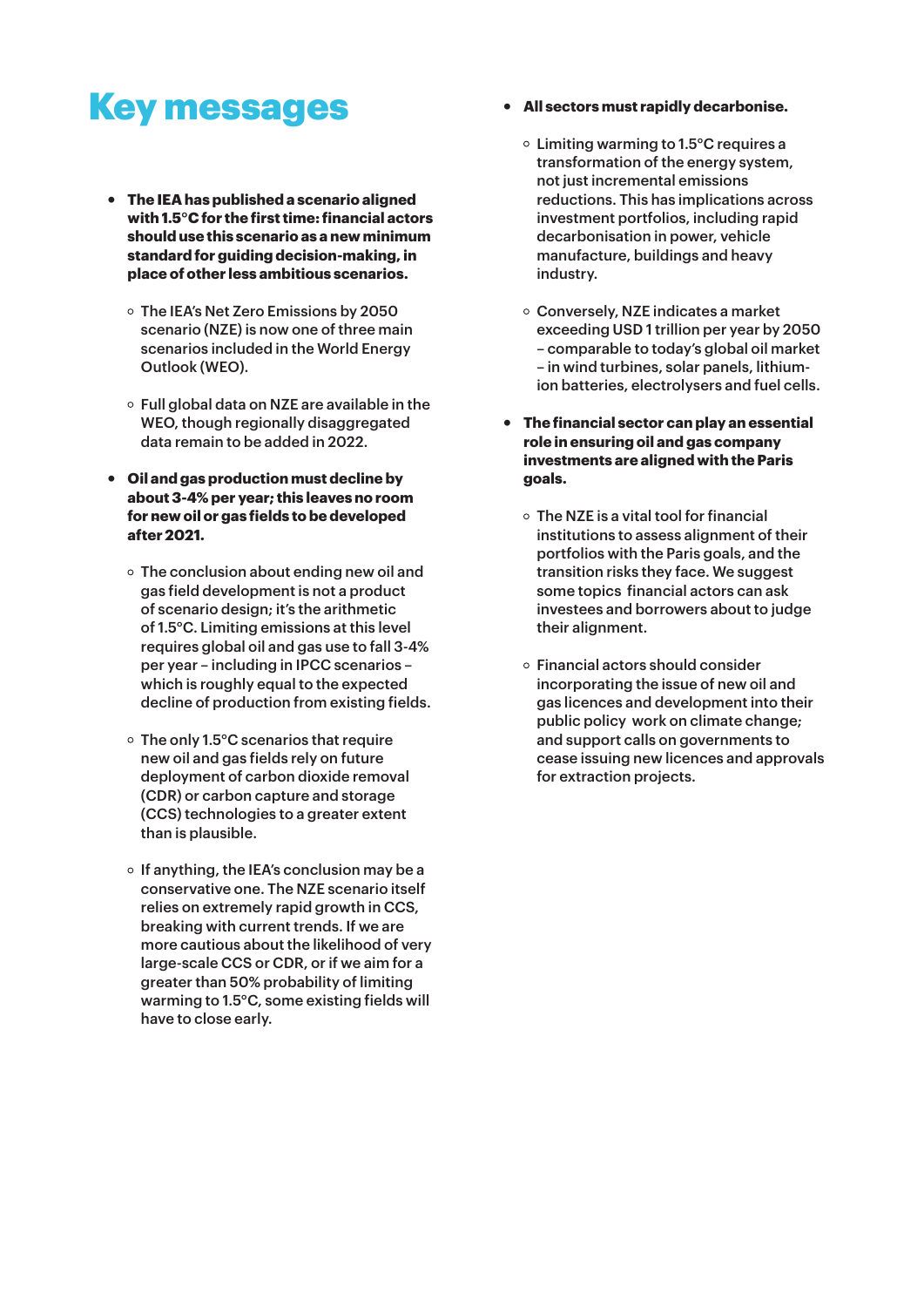## Introduction

The International Energy Agency's (IEA's) new Net Zero Emissions by 2050 (NZE) scenario, published in May 2021 and incorporated in the **World Energy Outlook** published in October, sparked wide debate on the future of oil and gas.1 It made headlines with the finding that oil and gas in already-producing or under-development fields will be sufficient to meet demand in a world that limits warming to 1.5 degrees Celsius (°C): there is no need for any new oil or gas fields to be developed after 2021.

This briefing aims to give financial institutions an overview of the new scenario and what it means for corporate, investor and lender capital allocation decisions and engagement, especially in oil and gas.

#### **Box 1: Limiting warming to 1.5°C requires transformation of energy systems, on an urgent timescale**

The world has so far warmed by about 1.1°C since pre-industrial times.2 This is already causing grave impacts on human lives, natural systems and economies. In the last year alone, we have seen unprecedented temperature extremes such as the polar vortex in Texas and the heat dome in western Canada; catastrophic floods in Indonesia, northern Europe, China and British Columbia. There are indications the crisis may be spinning out of control, with releases of methane from Siberian permafrost,<sup>3</sup> and parts of the Amazon rainforest becoming a carbon source rather than sink.4

It is now widely agreed that warming should be limited to 1.5°C to avoid extreme dangers of climate change, as scientific evidence has shown that the dangers at 2°C of warming (once considered a guardrail) are more severe than previously thought.5

To limit warming to 1.5°C requires CO2 emissions to be reduced by 45% by 2030 (compared to 2010 levels), and to reach net zero by around 2050.<sup>6</sup> Meanwhile, the carbon budget for a 50% probability of limiting warming to 1.5°C is just 460 Gt of carbon dioxide (CO2) as at the start of 2021, equivalent to just 11.5 years of annual emissions.<sup>7</sup> In other words, unless global emissions start to decrease, the budget will be fully exhausted by 2032.

This rapid change requires transformation of energy systems, and cannot physically be achieved only by incremental emissions reduction such as process efficiencies, nor by focusing on one aspect of the energy system (such as coal power). It requires a fundamental shift away from fossil fuels and in favour of electrification, renewables and other clean energy.8

#### **Finance sector calls for a 1.5°C scenario**

The importance of the Paris Agreement's goal of limiting warming to 1.5°C was further underlined by the publication of the Working Group I report of IPCC's **Sixth Assessment Report** in August 2021, which warned that while human-induced climate change is already affecting weather and climate extremes, there will be increasing incidence of unprecedented extreme events even at warming of 1.5°C, and these extremes will get worse for every additional fraction of a degree of warming.9 For example, concurrent extremes of heatwaves and drought will be more frequent at 2°C than 1.5°C, including in crop-producing areas.10

Investment decisions are increasingly shaped by the use of scenarios, especially in relation to the uncertainties of the energy transition in response to climate change. Through initiatives such as Climate Action 100+ and following the recommendations of the Task Force on Climate-Related Financial Disclosures (TCFD), financial institutions use scenarios to test the robustness of their portfolios against a range of possible futures. Since 2020, many financial firms have announced "net-zero by 2050 or sooner" ambitions and high-level commitments to align financing practices with the Paris Agreement.

However, there has been a shortage of userfriendly scenarios aligned with 1.5°C. One of the most influential projections of future trends in energy systems is in the IEA's annual **World Energy Outlook**. It is popular because it presents data in a form that is readily digestible for use in policy and investment decisions. Over recent years, numerous investors and investor groups have asked the IEA to publish a scenario aligned with the 1.5°C temperature limit, and were a key influence on the IEA's decision to do so.11 Until the NZE, the IEA did not publish any scenarios aligned with the ambition of the Paris goals, and so the World Energy Outlook misdirected energy investments and policies.

Until publication of the NZE, the IEA's previous climate scenario, known as the Sustainable Development Scenario (SDS), was designed to align with the upper limit of the Paris goals: keeping warming well below 2°C. Figure 1 compares carbon dioxide (CO2) emissions in the NZE and SDS with 1.5°C scenarios published by the IPCC. As can be seen, the emissions trajectory of the SDS does not match what is needed to meet the 1.5°C ambition, but the NZE's does (with a 50% probability of limiting warming to 1.5°C). That is not to say that the NZE is without flaws – like the SDS, it relies on some questionable assumptions (on which more below) – but rather that its ambition is correctly aligned.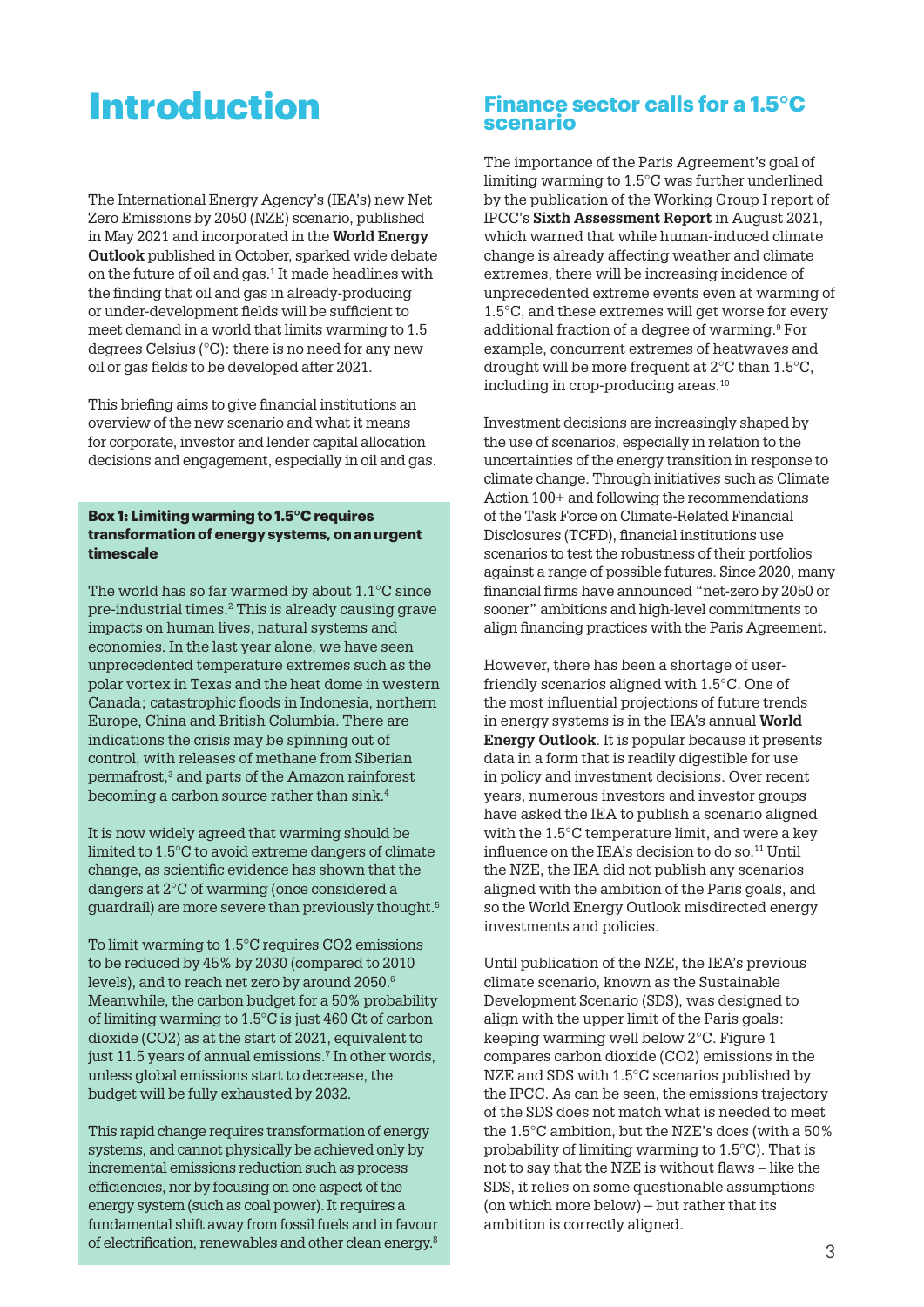## **Figure 1: CO2 emissions from energy and industrial processes under IEA NZE and SDS compared to IPCC 1.5°C scenarios**



Furthermore, in contrast to some previous editions of the **WEO** where more ambitious scenarios were sidelined, the NZE is one of the main scenarios in **WEO 2021** (see Box 2). However, the data tables in this edition of the **WEO** include the NZE only at the global level; we understand that the IEA needs more time to develop the scenario in order to give full data disaggregated by region.

#### **Recommendations for financial institutions:**

- ~ **Use the NZE scenario as a new floor for ambition to underpin climate strategies, to assess transition risk and portfolio alignment with the Paris Agreement, and end any usage of non-Paris aligned scenarios such as the SDS.I**
- ~ **Continue to engage with the IEA:**
	- Welcome the publication of the NZE scenario, and encourage the IEA to make regional NZE data available as soon as possible.

44

**Until the NZE, the IEA did not publish any scenarios aligned with the ambition of the Paris goals, and so the World Energy Outlook misdirected energy investments and policies.**

Note that the NZE scenario gives a 50% probability of limiting warming to 1.5°C; given the dangerous climate change expected at that level, the NZE should therefore be considered a floor for ambition, not a ceiling.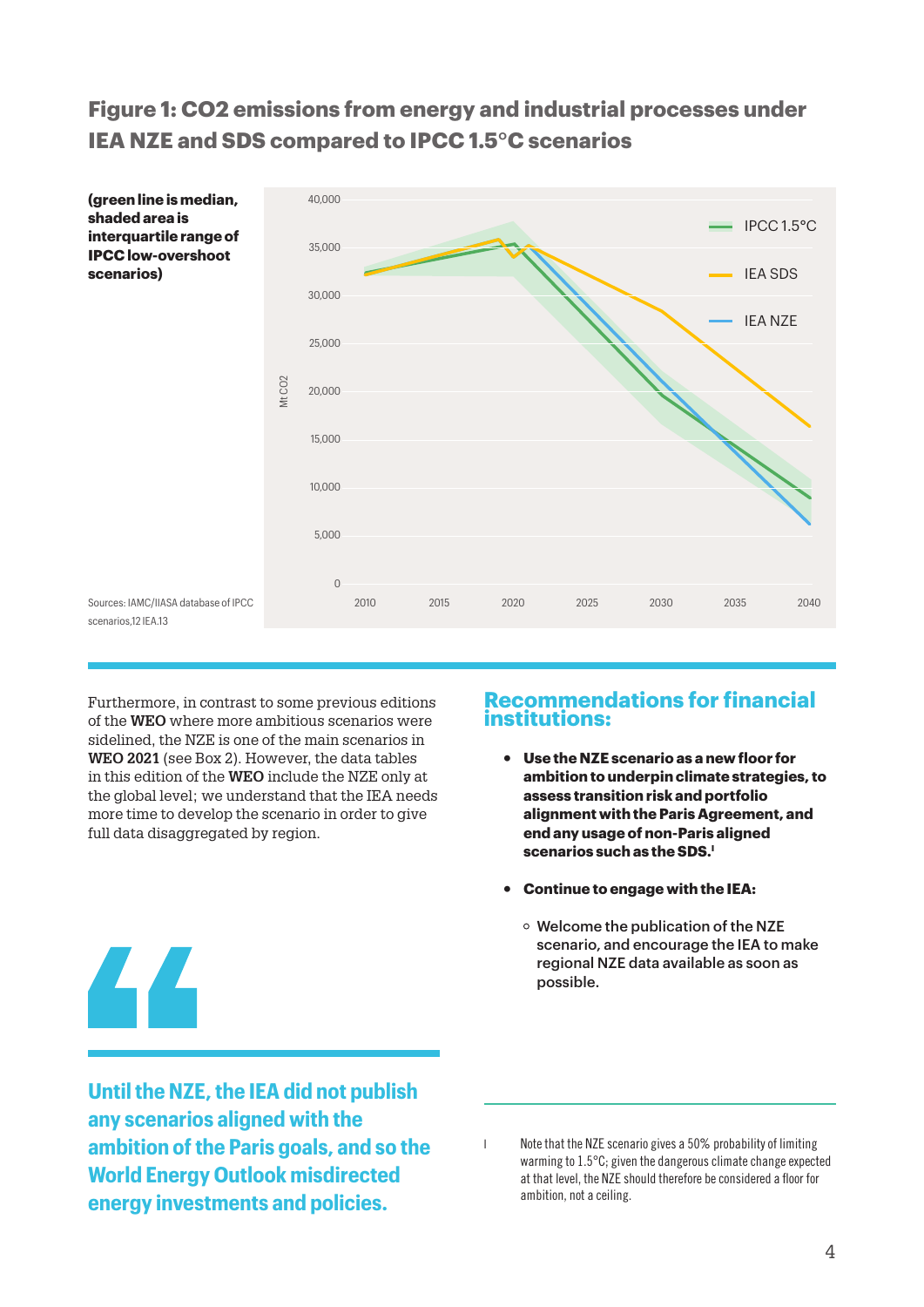#### **Box 2: Scenarios in the** *World Energy Outlook 2021*

Previous editions of the **World Energy Outlook (WEO)** focused primarily on the Stated Policies Scenario (STEPS), $\mathbb{I}$  a business-as-usual scenario based on the existing policy landscape (as well as specific policies that governments are currently developing), i.e. assuming no further climate policy. This scenario leads to warming of around 2.6°C in 2100.14 Those editions also included a secondary Sustainable Development Scenario (SDS), which aimed to keep warming well below 2°C as well as achieving the other energy-related sustainable development goals.15

**WEO 2021** changes this structure, presenting three equally-prominent scenarios:<sup>16</sup>

- ~ **STEPS reflects the current policy situation;**
- ~ **The Announced Pledges Scenario (APS) assumes governments meet all their climate pledges including their Nationally Determined Contributions (mostly 2030 pledges) and net-zero targets (midcentury); this would limit 2100 warming to 2.1°C.17**
- ~ **The Net Zero Emissions by 2050 Scenario (NZE) aims to reduce CO2 emissions from the global energy system to net zero by 2050, to achieve the energy-related Sustainable Development Goals by 2030, and to keep cumulative net CO2 emissions within the carbon budget for a 50% probability of keeping warming below 1.5°C.18**

Much of the **WEO** examines the gaps between these scenarios: the **implementation gap** between STEPS and APS (i.e. where governments have not yet designed or announced policies to implement the ambition expressed in their pledges) and the **ambition gap** between APS and NZE (i.e. where governments' pledges are insufficient to meet the 1.5 $\mathrm{°C}$  goal).<sup>19</sup> The ambition gap is the larger of the two: the APS closes only 20% of the gap in 2030 between STEPS and NZE.<sup>20</sup>

## No new oil and gas development

The headline finding of the IEA's NZE scenario is that no new oil or gas fields are needed, beyond those already producing or under development. While some have attempted to avoid this conclusion by downplaying the applicability of NZE,<sup>21</sup> the conclusion in fact flows from simple arithmetic, in the context of climate urgency (see Box 1).

Oil and gas fields commonly produce for 15 or 20 years, and in some cases more. Over their life, fields' rates of production decline as extraction reduces reservoir pressures, even with ongoing investment in those fields. For conventional fields, this decline is generally around 4% per year.<sup>22</sup> Historically the oil and gas industry has continually developed new fields in order to sustain and grow total production.

Meanwhile, limiting warming to 1.5°C requires a similar rate of reduction of oil and gas consumption. In the NZE scenario, oil consumption falls on average by 3.5% per year between 2025 and 2030, and gas consumption by 2.6%; this decline then accelerates respectively to 5.4% and 5.3% per year between 2030 and 2040.23 This is the reason the IEA concludes that no new fields are needed: in a 1.5°C world, oil and gas consumption will decline at roughly the same rate as production from existing fields. $II$  The IEA adds that the decline rate of existing fields can be managed and moderated with some continued investment in those fields, which is a less expensive and less risky strategy compared to sinking large amounts of capital into developing new fields.

This rate of decline is seen in other 1.5°C scenarios. For example, the **Production Gap Report** – copublished by Stockholm Environment Institute, IISD, the UN Environment Programme and others – finds that in IPCC 1.5°C scenarios, global oil production declines by a median of 4% and gas production by 3% annually between 2020 and 2030.24 Again, this matches the expected

III From 2021 to 2025, the NZE scenario sees slower decline than this in oil use: this demand is met by production coming onstream from under-development fields. Gas use increases until 2025 in the NZE: in this case, in addition to the underdevelopment fields, additional wells are drilled in existing shale plays, and reduction of methane venting and flaring provides more for marketing. Both oil and gas production go into regular decline after 2025.

II STEPS was previously known as the New Policies Scenario (NPS), renamed in 2019.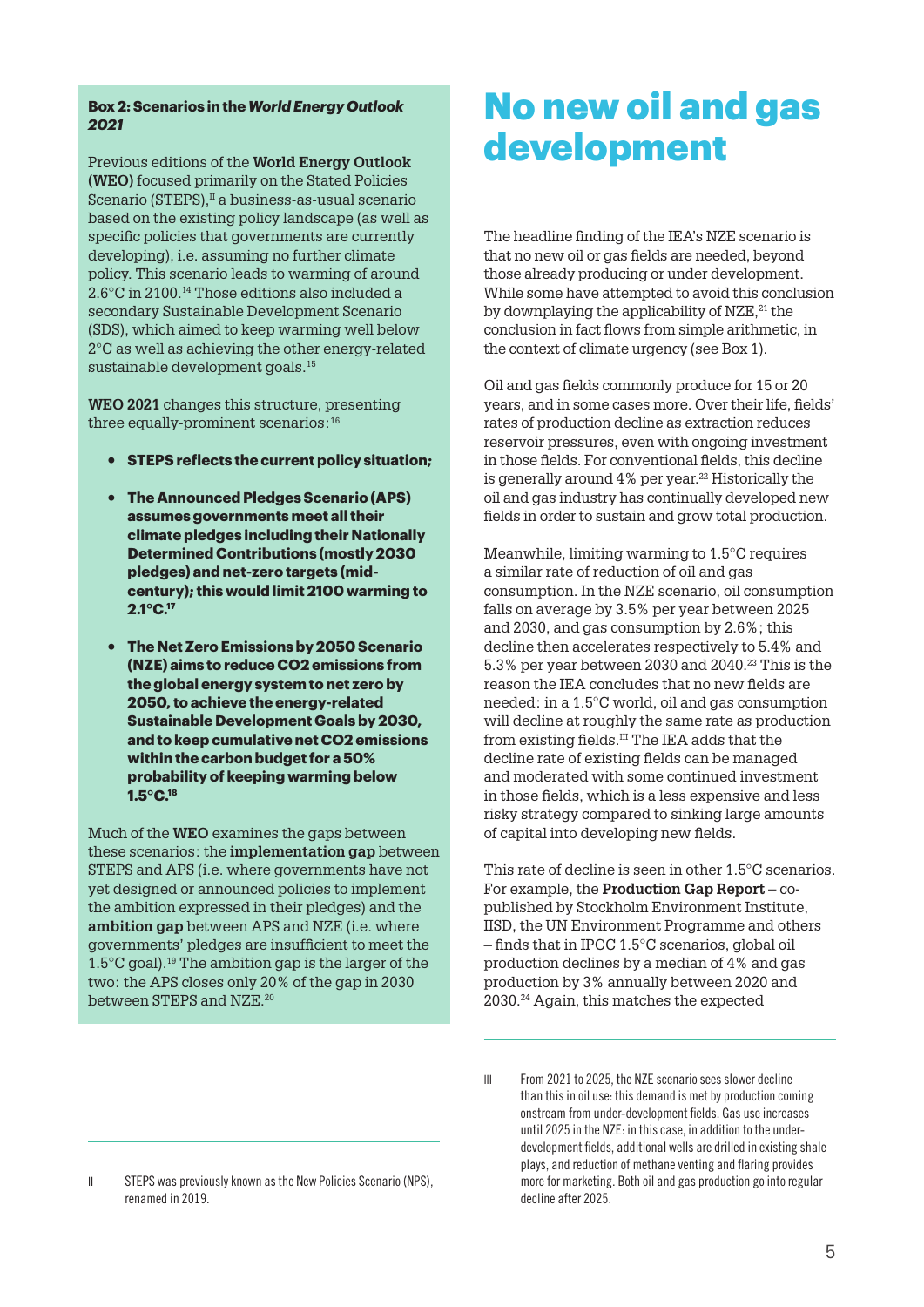decline from existing fields. One cannot avoid the conclusion that there is no need to develop new oil and gas fields by referring to other 1.5°C scenarios, as some have hoped to do:25 the conclusion that there is no room for new oil and gas fields to be developed follows from the arithmetic of 1.5°C, not from modelling choices. The difference with the IEA is that it aims to guide policy and investment decisions, and so explicitly spells out these implications.

Figure 2 shows oil consumption in IPCC scenarios and in the NZE, compared with production from existing fields (projected by Rystad Energy).

The NZE considers "existing" fields to be both already-producing fields and under-development fields that have received a final investment decision (FID) before the end of 2021. The 2021 date is an artefact of the modelling process: the IEA designed the scenario so as to minimise the stranding of upstream production assets, e.g. to avoid early closure of fields where significant capital has already been invested.29 This is why it selected that cut-off date for defining "existing" fields that 'fit' in the scenario. Thus, fields that received a FID in 2021 or earlier are not necessarily aligned with

1.5°C – that depends on assumptions about future deployment of carbon capture and storage and negative emissions measures (see below).

The NZE scenario does not entail an end to capital investment in existing oil and gas fields, such as drilling of additional wells or maintenance and improvement of production equipment; however, with less risky scenario assumptions, some of the capital investment in existing fields would be affected too.

If existing fields received no capital investment, their production rates would decline faster, at around 8-9% per year.<sup>30</sup> The reason for the focus on new fields is that the IEA aimed to design a scenario that minimises the stranding of assets. Since the largest portion of capital is invested in the initial development of a field, ending the development of new fields (rather than reducing the production from existing ones) will lead to less stranding of assets.

Another way to consider the climate mitigation challenge is through a carbon budget, or the maximum cumulative CO2 emissions that can be emitted while staying below a given temperature

**Figure 2: Oil consumption under IEA NZE scenario and IPCC 1.5°C scenarios compared to production from producing and underdevelopment fields**



Rystad Energy.28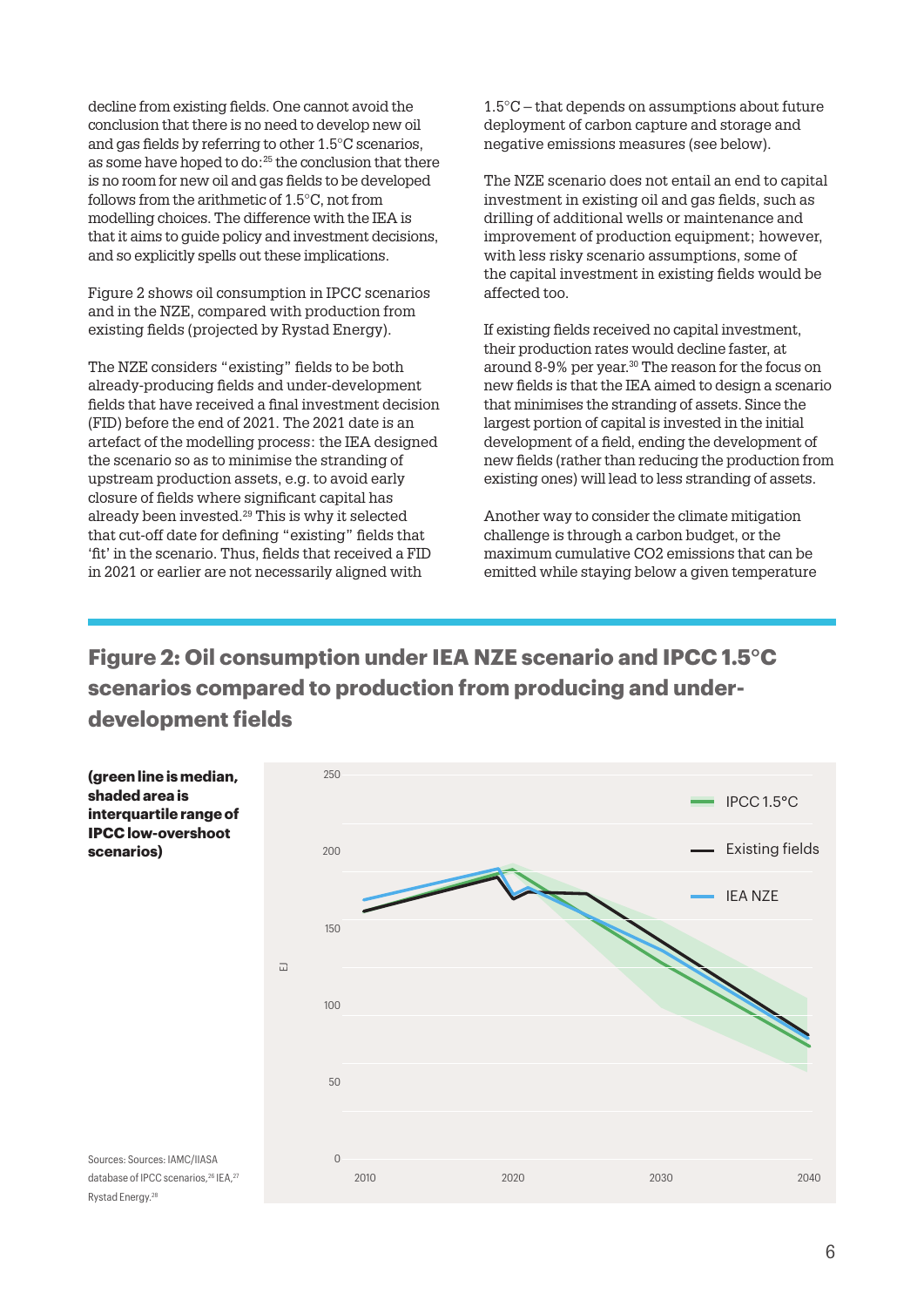limit. Looked at this way, we can again see why the IEA's conclusion inevitably flows from the urgency of the climate situation. Analysis by Oil Change International, using Rystad Energy's UCube database/model, shows that if the world's alreadyproducing and under-development oil and gas fields are operated for their full economic life, the resulting CO2 emissions from the oil and gas will be more than 500 Gt,  $31$  exhausting the 1.5 $\degree$ C carbon budget of 460 Gt even before we consider emissions from coal and other sources. This implies that no new fields can be developed in a 1.5°C world, and in fact (when we consider coal) some existing fields must be closed before the end of their economic life.32 The reason the IEA's NZE scenario reaches a less strong conclusion is that it assumes a large portion of the emissions from existing fields will be captured and stored (see below).

Similarly, a recent study in **Nature** found that nearly 60% of global oil and gas reserves and 90% of coal reserves must remain unextracted by 2050 to limit warming to  $1.5^{\circ}$ C.<sup>33</sup>

#### **BOX 3: Energy prices in the transition**

Oil and gas markets are highly sensitive to the balance of supply and demand. At the time of writing, the world is experiencing a period of high oil and gas prices, caused in large part by demand recovering more quickly than supply following the Covid-19 disruptions.

The IEA points out that restricting supply while allowing demand to grow would also lead to price spikes. But conversely, "actions on the supply side remain crucial to orderly and rapid energy transitions. Over-investment creates the risk of underutilised, unprofitable or stranded assets, putting greater financial pressure on producing countries and companies alike."34 In short, decarbonisation requires action on both sides of the energy system.

The inherent volatility of oil and gas markets means that price fluctuations should be expected whether or not there is an energy transition: in fact, the best way to reduce economic and social vulnerability to these fluctuations is to reduce the share of oil and gas in the energy system.<sup>35</sup>

## **Implications** for oil and gas investment

Taking into account the findings of the NZE and other scenarios, development of new oil and gas fields can logically have only two effects. Either the additional oil and gas will find a market, increasing emissions and making it harder to limit warming to 1.5°C and leading to more extreme climate impacts. Or if governments overcome the inertia of carbon lock-in36 and succeed in limiting emissions consistent with 1.5°C, many oil and gas production assets will have to close early, stranding assets and wasting capital.37 It is also possible for both of these to occur simultaneously: climate policy could drive a demand reduction that leads to low prices and investment losses, but is not sufficient to constrain fossil fuel emissions within the 1.5°C carbon budget. To avoid these twin risks, a wise course would be to develop no more oil and gas fields, limiting both the further lock-in of pollution and stranded assets.

While the IEA NZE scenario sees no new oil or gas fields developed in a 1.5°C world, existing fields face transition risk even if no new fields are developed. The IEA notes that "the NZE projects significant stranded capital and stranded value", because the supply/demand balance drives a lower oil price in the NZE scenario compared to recent history and compared to expectations at the time many fields were developed.38 The NZE projects oil prices of USD 35/barrel in 2030, and USD 28/barrel in 2040.39

## 44

**Reducing the available pool of finance, expertise and institutional capacity to fossil fuel production will necessarily contribute to the process of decarbonising the economy**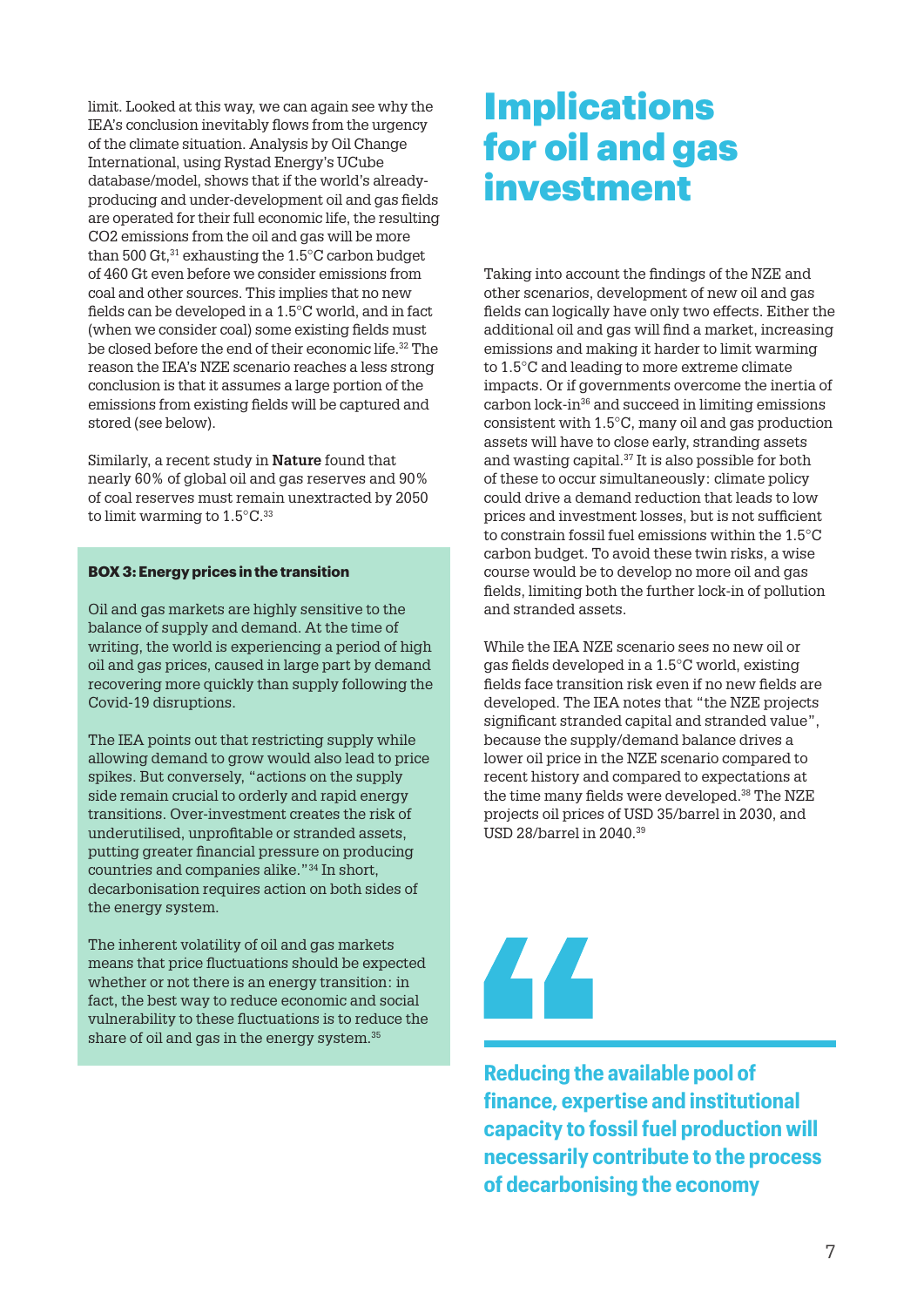The more new fields get developed, the greater these transition risks become, for **all** oil and gas investments (not just new ones). If new fields are developed whilst demand is limited in line with 1.5°C, the effect of additional supply will be to drive down the oil price, with the greatest impacts on the returns of the costliest projects.40

Some financial actors or even oil companies might ask whether adjusting their portfolio in line with the Paris goals can make a difference, or whether a competitor might simply step up to replace their fossil fuel activities. The answer is that this "carbon leakage" effect is at most only partial. $W$ In some circumstances, studies have found that reducing oil and gas supply is a more effective way to reduce global CO2 emissions (when taking leakage into account) than reducing demand by an equivalent amount.<sup>41</sup> Put more simply, reducing the available pool of finance, expertise and institutional capacity to fossil fuel production will necessarily contribute to the process of decarbonising the economy, whereas continued investment in fossil fuels will necessarily make reducing emissions harder. In any case, the possibility of carbon leakage does not mitigate the financial risks from investing in fossil fuels in a time of energy transition: there is both an ethical and a self-interested argument for aligning portfolios with the Paris goals.

One particular dimension of this "leakage" question relates to production by state-owned national oil companies (NOCs). Only a few NOCs have management, technical or investment capacities comparable to those of investor-owned international oil companies (IOCs), so in most countries, reduced production by IOCs would reduce overall production. Furthermore, while climate advocacy to date has focused more on IOCs, advocates are now turning their attention also to production by NOCs.42

#### **Recommendations for financial institutions:**

- ~ **Develop a 1.5°C-aligned fossil fuel finance phase-out and transition policy.**
- ~ **Refrain from providing or arranging financial services for projects and other activities which are incompatible with the NZE, including development of new oil and gas fields.43**
- ~ **Phase out financing to companies that are still developing new oil and gas fields or undertaking other activities that are incompatible with the NZE; require oil and gas clients to produce a credible 1.5 degree transition strategy including at least a 3-4% annual rate of decline of oil and gas production.**
- ~ **Engage with investees, borrowers, and other client companies about their alignment with the NZE, including on oil price assumptions, reliance on CDR or CCS (below), phaseout timelines and lobbying activities.**

## Implications for oil and gas policy

In light of the science indicating no room for development of new oil and gas fields, there is an emerging policy trend towards ending the issuing of new licenses to explore for and extract oil and gas. In December 2020, Denmark – a modest North Sea producer producing around 100,000 barrels per day44 – became the largest producer so far to end new licensing, joining Costa Rica, Belize, France, New Zealand (offshore), Spain, Portugal and Ireland. In April 2021, the state of California – which produces 360,000 barrels per day<sup>45</sup> – announced that it would end production by 2045.46 And at COP26 in November, eleven governments formed the Beyond Oil and Gas Alliance, calling on other governments to join them in ending new concessions, licensing or leasing rounds and in setting end dates for oil and gas production in their territories.<sup>47</sup>

Even ending licensing falls short of the IEA recommendation, as it still allows already-licensed fields to be explored and developed. But it is an important lever in the hands of governments, and a strong step towards climate compatibility. Furthermore, if governments go further and end new development within existing licenses - which is necessary to limit warming to 1.5°C - they could face compensation claims from companies under investment treaties such as the Energy Charter Treaty. Governments will need to find a way to ensure climate policies are not undermined or frustrated by such investment treaties. $48$ 

IV in technical terms, the extent of leakage depends on the relative price elasticities of supply and demand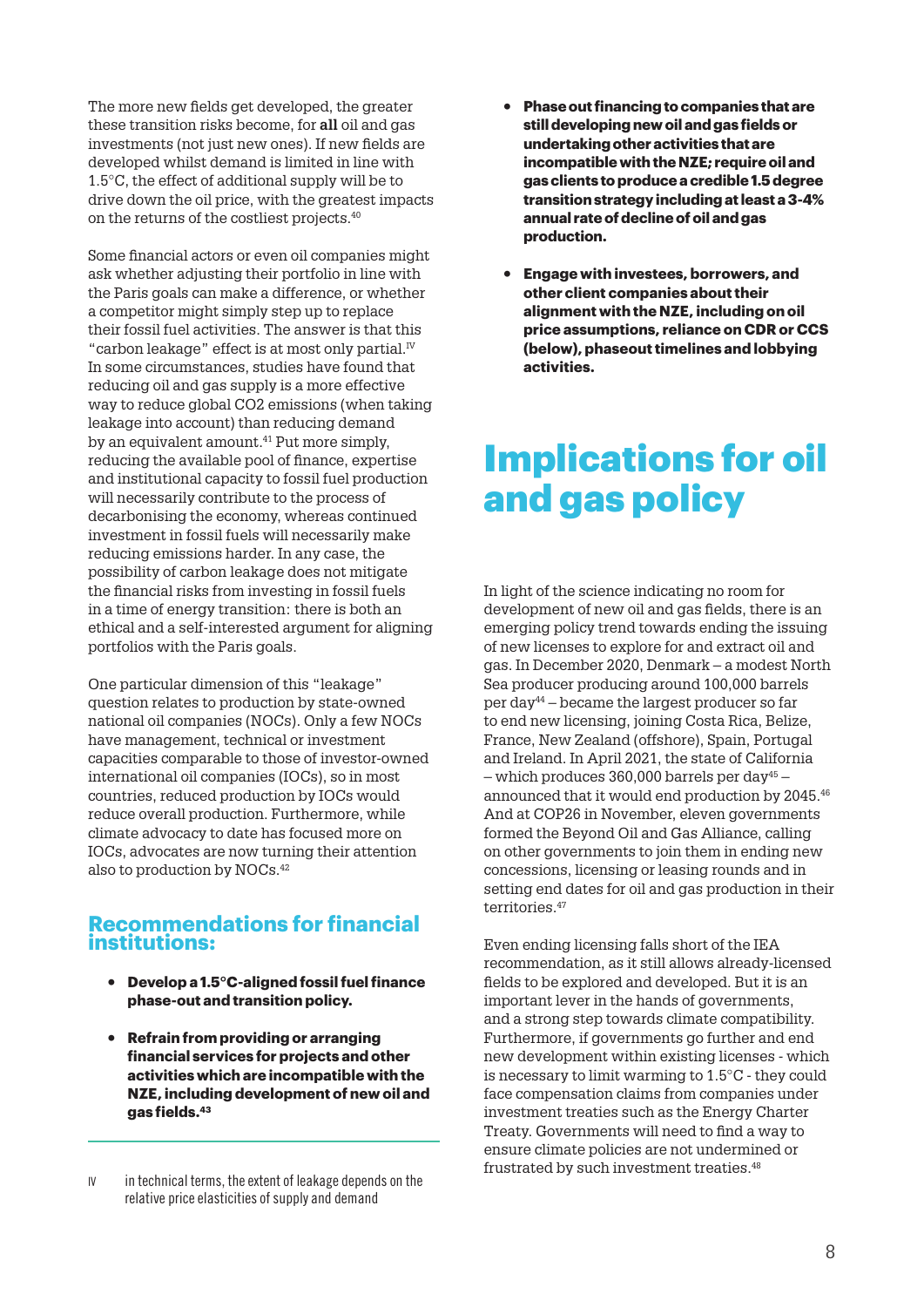Unfortunately, most governments continue to expand oil and gas production, including awarding new licenses, with the result that collectively governments' plans for oil production in 2030 exceed what would be aligned with 1.5°C by 57% and for gas production by 71%.49 In the UK, for example, the government indicated that it intended to approve the development of the major new Cambo oilfield west of Shetland (although that project has now been put on hold by the companies involved,), and in spring 2021 the UK decided not to end new licensing,<sup>50</sup> subject to a still incomplete "climate compatibility checkpoint".51

As stated above, continued licensing presents twin risks of stranded capital and unsafe levels of global warming. Financial institutions should, in addition to engaging with companies, support policy efforts geared towards ending oil and gas expansion.

### **Recommendation for financial institutions**

~ **Financial institutions should, in addition to engaging with companies, incorporate the issue of new oil and gas licences into public policy work on climate change; and support calls for an end to licences and for national and subnational governments to join the Beyond Oil and Gas Alliance.**

44

**In the Beyond Oil and Gas Alliance, governments commit to ending new licensing rounds and setting end dates for oil and gas production in their territories.**

## The role of carbon capture and storage

One respect in which climate scenarios differ is in their degree of reliance on carbon dioxide removal (CDR, also known as negative emissions). Scenarios with significant CDR permit greater CO2 emissions in the near term, by assuming CO2 will later be removed from the atmosphere. However, the IPCC has said "CDR deployed at scale is unproven, and reliance on [CDR] is a major risk in the ability to limit warming to  $1.5^{\circ}$ C."<sup>52</sup>

Financial institutions are increasingly cautious about over-reliance on CDR. Climate Action 100+ "is of the view that the use of offsetting or carbon credits should be avoided and limited, if applied at all".53 Banks joining the Net Zero Banking Alliance commit to "use decarbonisation scenarios which: are from credible and well-recognised sources; are no/low overshoot; rely conservatively on negative emissions technologies; and to the extent possible, minimise misalignment with other Sustainable Development Goals."54

In fact, the only way to make continued development of new oil and gas fields consistent with 1.5°C is by trying to offset it with implausibly large future reliance on CDR. For example, Shell's Sky 1.5 scenario sustains significant oil and gas demand, remaining above present levels until 2050, by relying on 12 Gt / year of CO2 removal by new forests in 2060 (more than three times the IPCC's estimate of maximum sustainable potential in 2050), with global CO2 emissions considerably higher than all IPCC scenarios.55

The NZE scenario entails a smaller amount of CDR than some other scenarios. Unlike some others, the NZE does not rely on forests to offset energy emissions: in the NZE, the energy sector achieves net zero emissions on its own. Furthermore, the NZE's use of bioenergy with carbon capture and storage (BECCS) – 1.4 Gt of CO2 removed from the atmosphere by BECCS in  $2050^{56}$  – is within the IPCC's range of estimates of maximum sustainable potential of between 0.5 and 5 Gt. This means the NZE's use of BECCS is not implausible, though this level of deployment still remains far from certain. The NZE's reliance on direct air capture and storage (DACCS), at nearly 1 Gt of CO2 in 2050, is similarly lower than some other scenarios, although also a risky bet, given that DAC is unproven at scale, and is expected to remain very costly.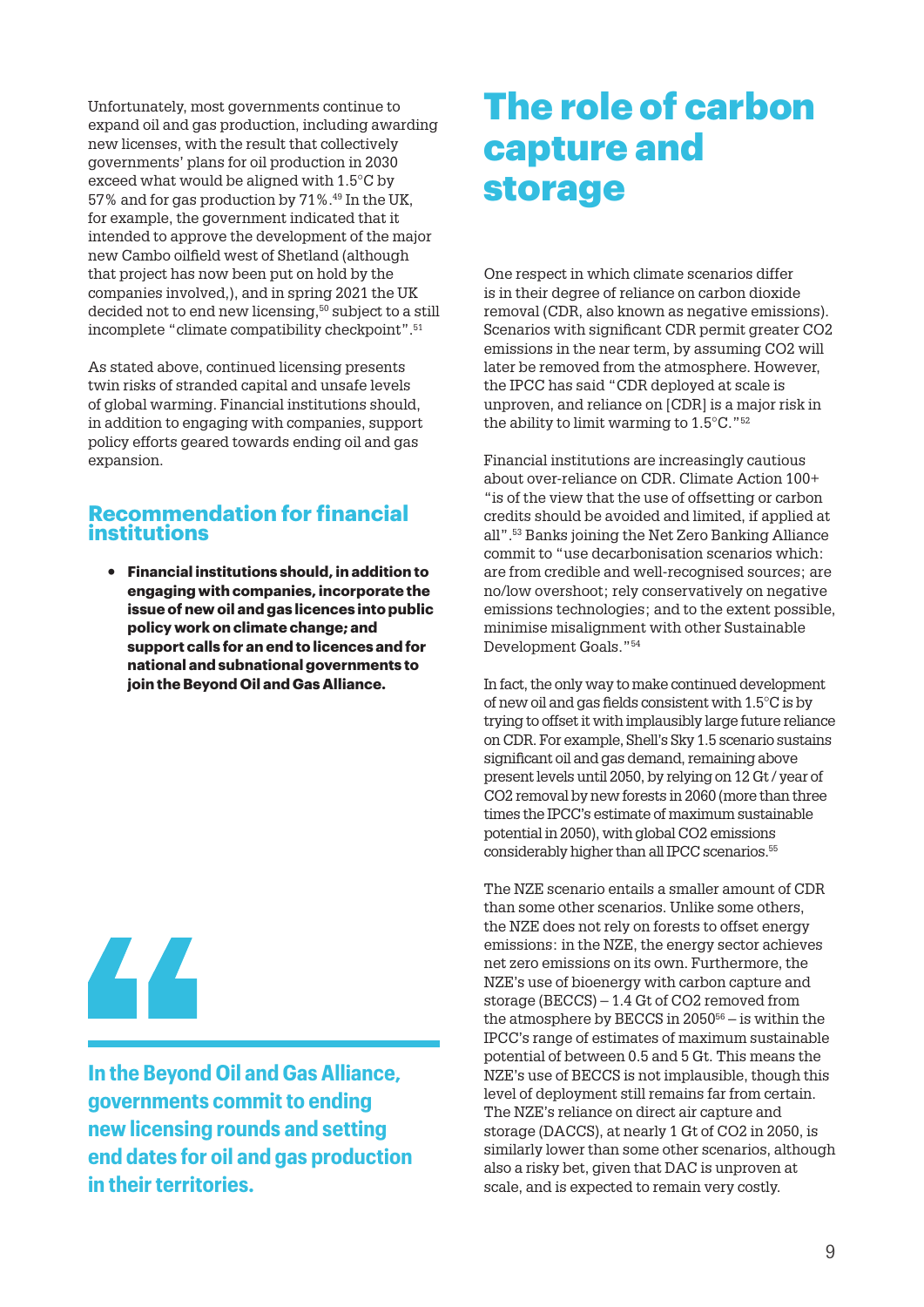## **Figure 3: Global carbon capture and storage, historical, proposed and projected in NZE scenario:**



Sources: Global CCS Institute:<sup>61</sup> IEA<sup>62</sup>

Another technology that the industry often promotes to prolong the life of fossil fuels is carbon capture and storage (CCS) on fossil fuel and industrial plants, to prevent most of their CO2  $e$ missions<sup> $v$ </sup> from entering the atmosphere (rather than later removing them when CCS is applied to bioenergy combustion or direct air capture). CCS in this context does not address the CO2, methane, and other air pollutants caused by extracting and transporting fossil fuels. While the NZE's reliance on CDR is fairly modest compared to other scenarios, it uses fossil CCS to a very bold extent.

In addition to 2.4 Gt of CO2 removed from the atmosphere by BECCS and DACCS, the NZE scenario sees 5.2 Gt of CO2 captured from fossil fuels and industrial processes in 2050. In a combination of these uses, the NZE sees CCS deployed rapidly to capture 1.7 Gt / year of CO2 by 2030 and 7.6 Gt by 2050.57 To deliver 1.7 Gt would require 800 CCS plants, building two plants every week between now and 2030. After 30 years of attempts to commercialize CCS, its costs

have remained high compared to expectations,<sup>58</sup> and there are only 27 commercial-scale plants in existence worldwide, with capacity to capture 40 Mt/year. Even adding all current early-stage proposals for CCS projects would take total global capacity only to 150 Mt/year.<sup>59</sup> less than 9% of the IEA's proposed 2030 capture rate (Figure 3). While CCS may be needed in some hard-to-abate sectors, the IEA's NZE scenario applies it in a broad range of uses where renewables are cheaper and more effective, with the effect of preserving fossil fuel use where it is not the most efficient option such as in power generation.<sup>60</sup>

The IEA itself notes that the amount of CCS is one of the largest uncertainties in the scenario.63 It also indicates that relying on this potentially infeasible scale-up of CCS is not necessary. The IEA's report includes an alternate Low-CCS case, in which no new fossil fuel-based CCS capacity is added above current levels. Greater investment in rapid electrification of end-use sectors using clean energy sources leads to faster direct reductions in fossil fuel emissions. Again, avoiding the uncertainties related to CCS would require a faster phase-out of fossil fuels, including early closure of some existing oil and gas fields. Unfortunately, the IEA does not publish full data on this Low-CCS scenario.

V  $\,$  CCS plants commonly capture 80-90% of CO $_{2}$  emissions from a waste gas stream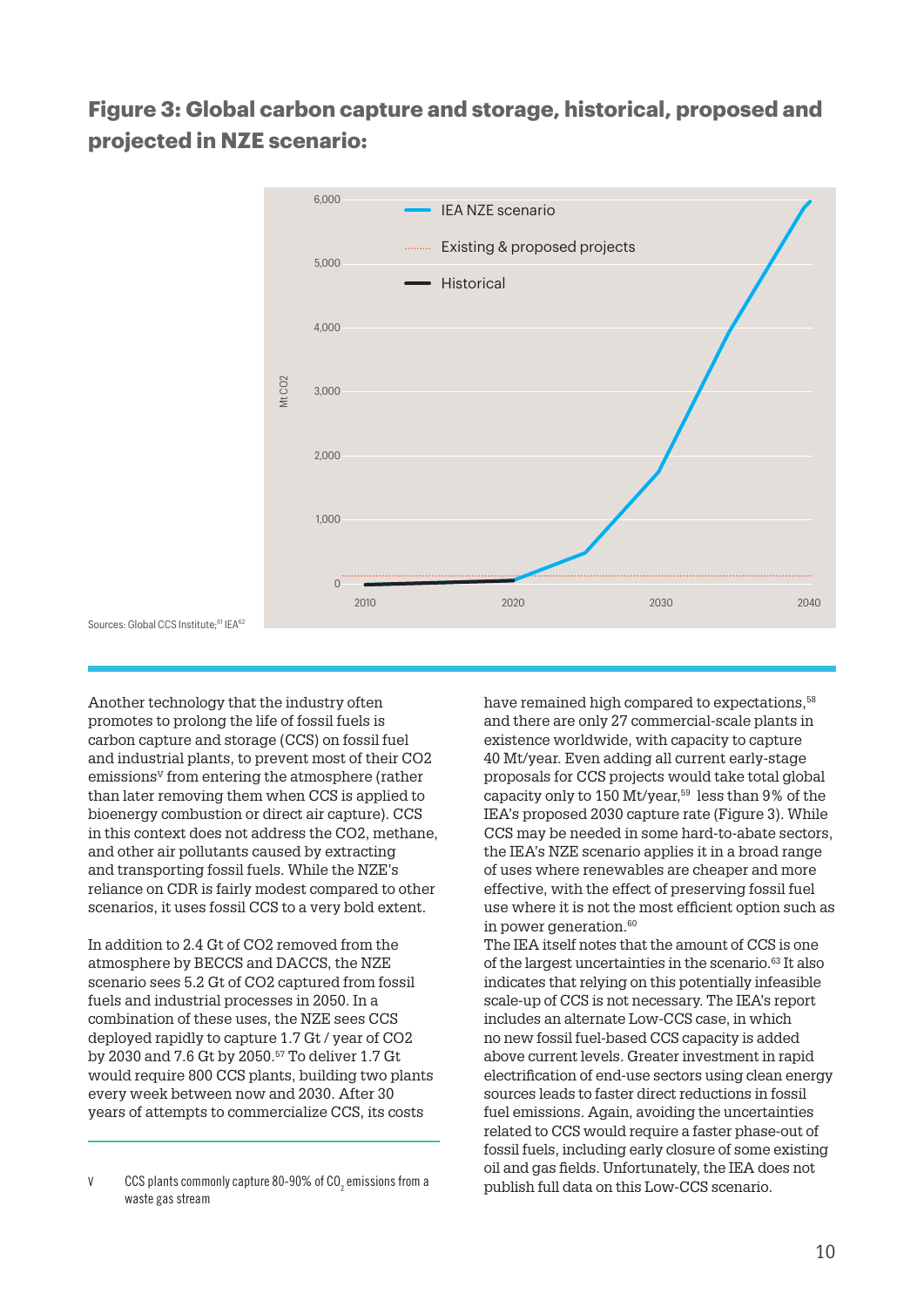More broadly, the IEA notes that nearly half of the emission reductions in 2050 rely on technologies that are currently only in the demonstration or prototype phase, including process technologies for some heavy industries, advanced batteries for trucks and electrolysers for green hydrogen, as well as CCS and CDR.64

However, there is an important distinction here between **disruptive technologies** and **sustaining technologies**, both of which appear in the NZE. Disruptive technologies such as renewables, batteries and green hydrogen fundamentally change the mechanisms of production, and likely the landscape of companies and institutions involved in it. Sustaining technologies such as CCS and CDR aim to mitigate climate change while helping to preserve the status quo.

There is a significant danger in over-reliance on sustaining technologies, as their future promise can lead to excessive emissions in the near term (sometimes called mitigation deterrence or moral hazard). Whereas if the rollout of disruptive technologies disappoints, it does not mean that the 1.5°C target cannot be achieved, but rather that some aspects of the pathway will have to be different. Sustaining technologies may also prove less likely to be delivered, as they generally incur an additional cost compared to status quo production (e.g. a coal plant with CCS is more expensive than a coal plant without), whereas disruptive technologies function according to their own economics, and if successful may out-compete the status quo.

The IEA appears to have a selective-optimism bias between these two types of technologies: it assumes optimistically that CCS deployment will increase faster than past experience and costs suggests, while assuming pessimistically that renewable energy deployment will increase more slowly than past experience.<sup>65</sup> In short, the NZE scenario is, if anything, conservative on the pace of fossil fuel phase-out: a more even spread of optimism between sustaining and disruptive technologies would lead to faster reductions in fossil fuel use.

#### **Recommendations for financial institutions**

- ~ **Engage with investees, borrowers and other client companies about the extent to which the company is relying on offsetting through CDR (through forests or new technologies) rather than absolute emissions cuts, and how robust does it judge this reliance based on the science.**
- ~ **Ask the IEA to give more data on the low-CCS case, to indicate the implications of less optimism about sustaining technologies.**

## 44

**The NZE scenario is, if anything, conservative on the pace of fossil fuel phase-out: less heavy reliance on carbon capture and storage would require faster reductions in fossil fuel use.**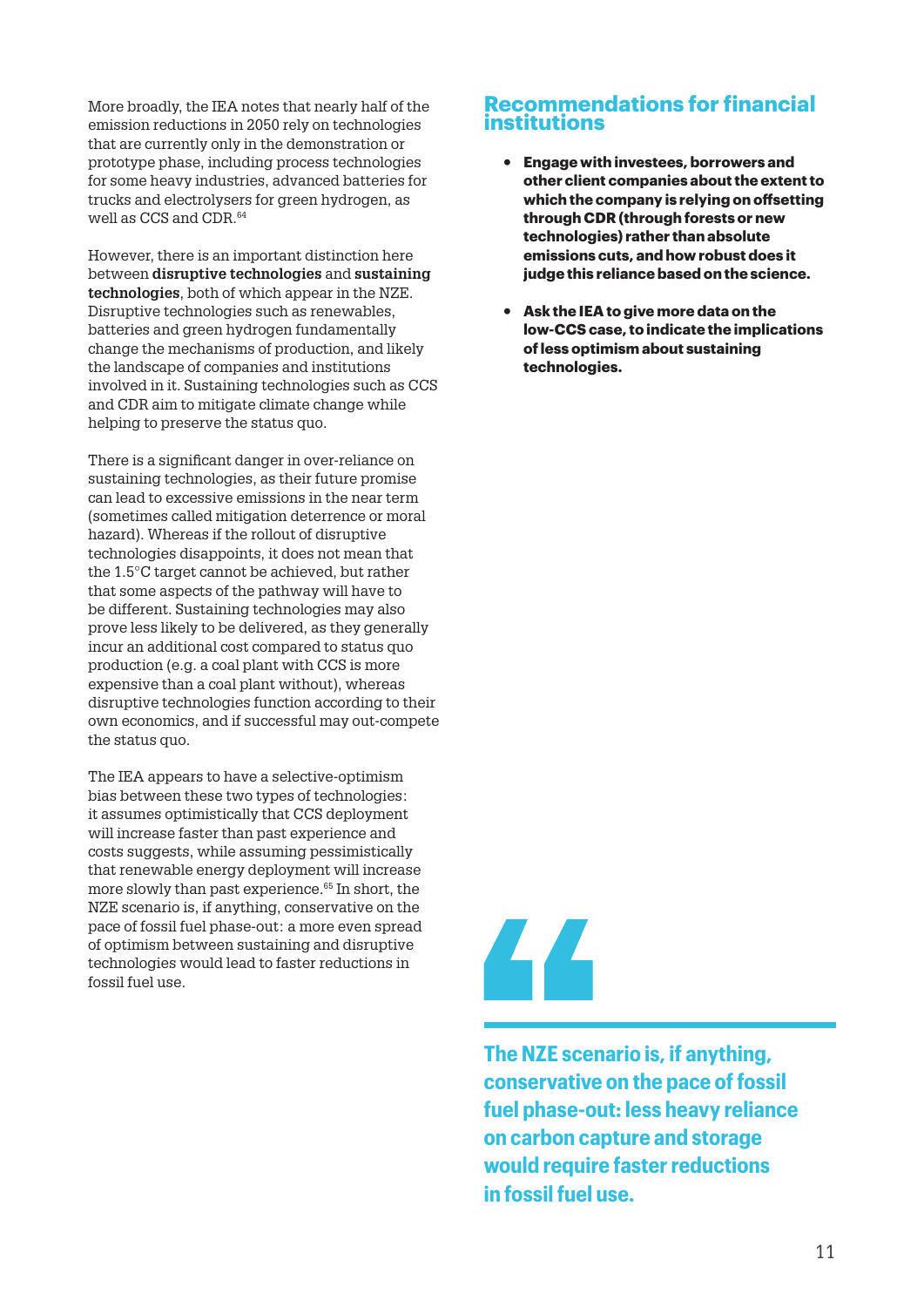## **Figure 4: Implications of IEA NZE scenario in sectors beyond oil and gas**

The NZE scenario – and other 1.5°C scenarios with low or moderate reliance on CDR – has particularly striking implications for oil and gas investments, as outlined above. Some implications for other sectors are outlined in Figure 4 below: these indicate that greater ambition is needed by both financial institutions and policymakers than currently exists. Note that the timelines mostly relate to the global picture: in many respects, developed countries will be expected to move faster than this.<sup>66</sup>



## **Utilities / power generation**

- **From 2021, no new unabated coal plants are built.**
- **Unabated cal plants are closed by 2030 in advanced economies / by 2040 elsewhere.**
- **Electricity generation is net-zero by 2035 in advanced economies / by 2040 elsewhere.**



## **Property / buildings**

- **From 2025, there are no new sales of fossil fuel boilers.**
- **From 2030, all new buildings are zero-carbon ready.**
- **505 of existing buildings have been retro fitted to be zero-carbon ready by 2040, and 85% by 2050.**



## **Vehicle manufacture**

- **By 2030, 60% of global car sales are electric.**
- **From 2035, no more internal combustion engine (ICE) cars sold.**
- **By 2035, 50% of heavy truck sales are electric.**



## **Heavy industry**

- **CO2 emissions from heavy industry decline by 20% by 2030 and 93% by 2050.**
- **By 2050, 90% of heavy industrial production is low emissions.**

Sources: IEA, *Net Zero Emissions by 2050*

Since new capital equipment tends to have an economic life beyond the dates specified, new investments in long-lived facilities must be mostly low-carbon: in power and transport almost all investments, and in heavy industry an increasing share of investments over the next decade. Investors may want to discuss with companies their allocation of corporate capital to enable alignment with these timelines.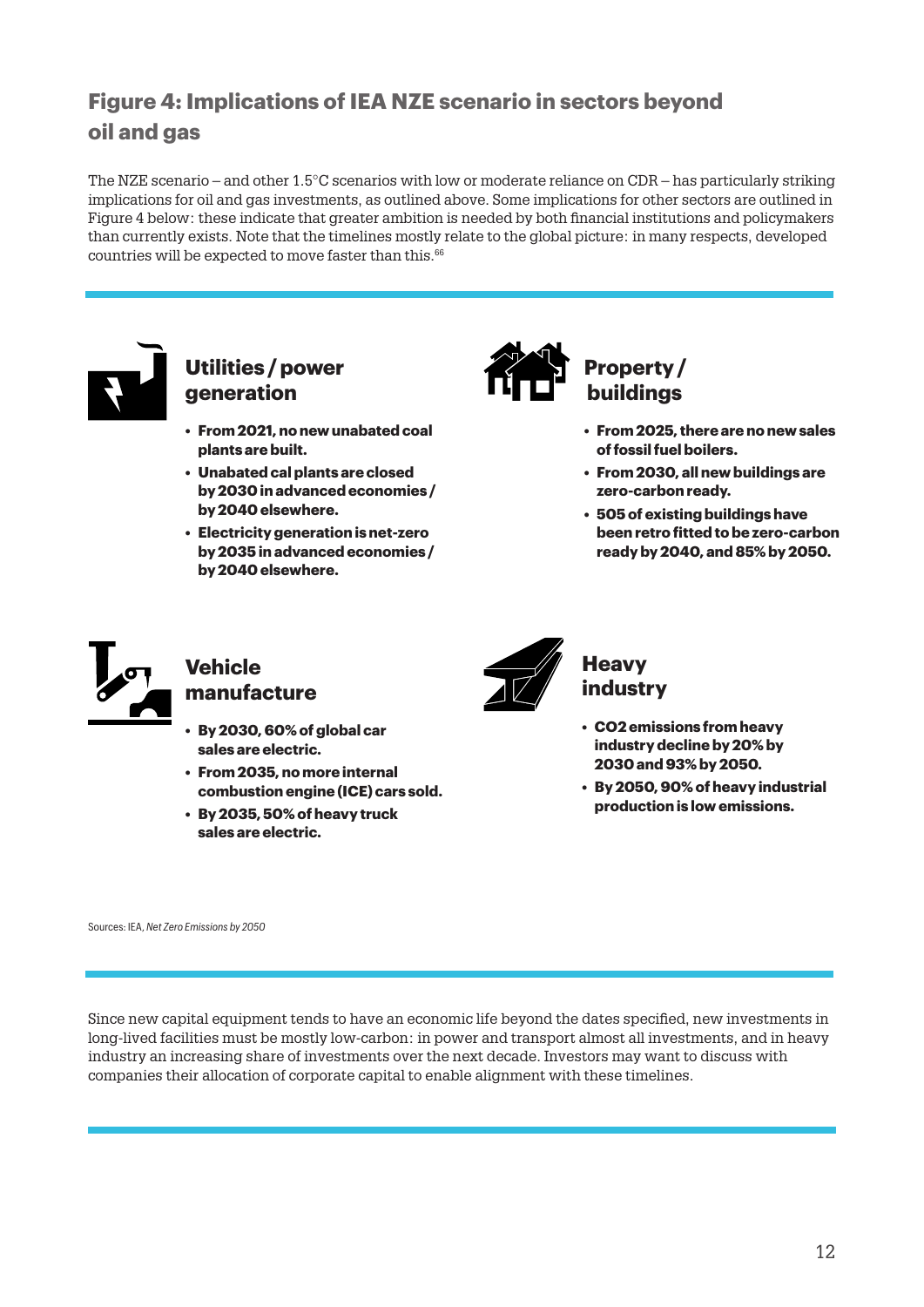## **Figure 5: Emissions (indexed) in NZE scenario, selected sectors**

Conversely, the NZE scenario indicates huge investment opportunities in clean energy, with a market exceeding USD 1 trillion per year by 2050 – comparable to today's global oil market – in wind turbines, solar lithium-ion batteries, electrolysers and fuel cells. As the IEA notes, "this creates enormous prospects for companies that are well positioned along an expanding set of global supply chains".<sup>67</sup>

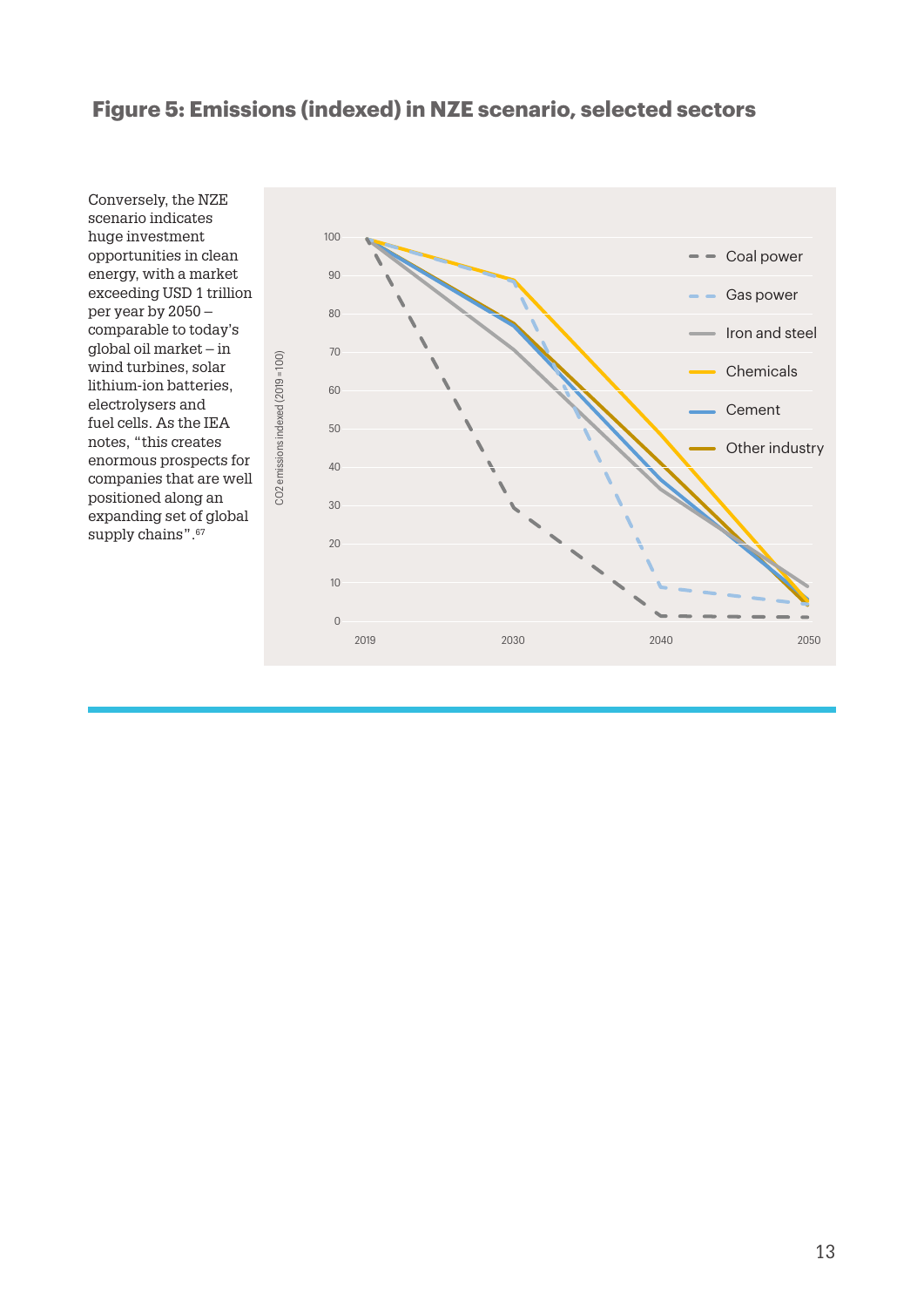## **Recommendations** for financial institutions

- ~ **The NZE presents an important tool for financial actors to understand the energy transition and to assess companies' strategies. We recommend that investors and banks:**
	- $\circ$  Use the NZE scenario as a minimum standard to underpin their climate strategies and to assess transition risk and portfolio alignment with the Paris Agreement, and end any usage of non-Paris aligned scenarios such as the SDS.
- ~ **Note that the NZE scenario gives a 50% probability of limiting warming to 1.5°C; given the dangerous climate change expected at that level, and the NZE's heavy reliance on CCS, the NZE should be considered a floor for ambition, not a ceiling.**
- ~ **Develop a 1.5°C-aligned fossil fuel finance phase-out and transition policy.**
- ~ **Refrain from providing or arranging financial services for projects and other activities which are incompatible with the NZE, including development of new oil and gas fields.68**
- ~ **Phase out financial services to companies that are still developing new oil and gas fields and undertaking other activities that are incompatible with 1.5°C; require oil and gas clients to produce a credible 1.5°C transition strategy including at least a 3-4% annual rate of decline of oil and gas production.**
- ~ **Engage with investees, borrowers, and other client companies about their alignment with the NZE, including on oil price assumptions, reliance on CDR or CCS, phaseout timelines and lobbying activities.**
- ~ **Continue to engage with the IEA:**
	- Welcome the publication of the NZE scenario, and encourage the IEA to make regional NZE data available as soon as possible.
	- Ask the IEA to give more data on the low-CCS case, to indicate the implications of less optimism about sustaining technologies.
- ~ **Incorporate the issue of new oil and gas licences into public policy work on climate change; and support calls for an end to licences and for national and subnational governments to join the Beyond Oil and Gas Alliance.**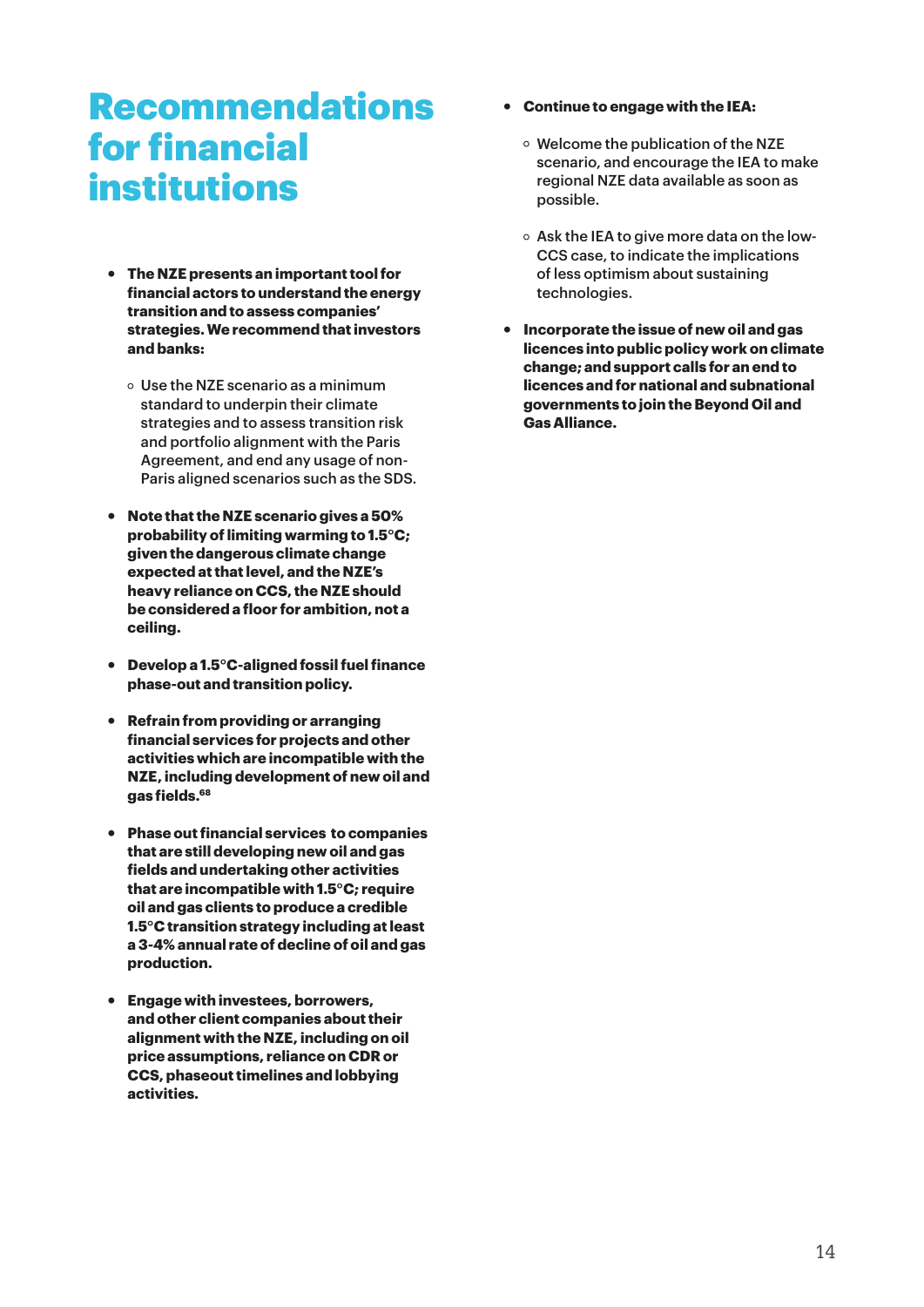### Acknowledgements

This briefing was researched and written by Greg Muttitt and Kelly Trout, with inputs from Louise Rouse, Charlie Kronick and David Tong. The authors are grateful for comments and feedback by Blair Bateson, Tracey Cameron, Xavier Lerin, Andrew Logan, Jeanne Martin, Paul Schreiber and Peter Wooders.

The briefing is co-published by Greenpeace, the International Institute for Sustainable Development (IISD) and Oil Change International.

**Greenpeace** is a movement of people who are passionate about defending the natural world from destruction. Our vision is a greener, healthier and more peaceful planet, one that can sustain life for generations to come. www.greenpeace.org.uk/

**The International Institute for Sustainable Development** is an award-winning independent think tank working to accelerate solutions for a stable climate, sustainable resource management, and fair economies. https://www.iisd.org/

**Oil Change International** is a research, communications, and advocacy organization focused on exposing the true costs of fossil fuels and facilitating the ongoing transition to clean energy. Rooted in community solidarity and principled policy analysis, we work within larger movements to build a fossil free future. http:// priceofoil.org/

## Endnotes

1 IEA, Net Zero by 2050: A roadmap for the energy sector (NZ2050), May 2021, https://www.iea.org/reports/net-zeroby-2050

> IEA, World Energy Outlook 2021 (WEO), October 2021, https://www.iea.org/reports/ world-energy-outlook-2021

- 2 IPCC, Climate Change 2021: The Physical Science Basis (AR6 WG1), Contribution of Working Group I to the Sixth Assessment Report of the Intergovernmental Panel on Climate Change, p.SPM-5, https://www. ipcc.ch/report/ar6/wg1/#SPM
- 3 Nikolaus Froitzheim et al., "Methane release from carbonate rock formations in the Siberian permafrost area during and after the 2020 heat wave", Proceedings of the National Academy of Sciences 118 (32), Aug 2021, https://doi.org/10.1073/ pnas.2107632118
- 4 Luciana Gatti et al., "Amazonia as a carbon source linked to deforestation and climate change", Nature 595, pp.388–393, 2021, https://doi.org/10.1038/s41586-021- 03629-6
- 5 Hans Joachim Schellnhuber, Stefan Rahmstorf and Ricarda Winkelmann, "Why the right climate target was agreed in Paris", Nature Climate Change 6, pp.649–653, July 2016, https://doi. org/10.1038/nclimate3013
- 6 IPCC, Global warming of 1.5°C. An IPCC Special Report (SR15), October 2018, p.14, https://www.ipcc.ch/sr15/download/
- 7 IPCC, AR6 WG1 (op.cit.), p.SPM-38 Pierre Friedlingstein et al, "Global Carbon Budget 2020", Earth System Science Data 12, pp.3269–3340, 2020, https://doi. org/10.5194/essd-12-3269-2020
- 8 IPCC, SR15 (op.cit.), p.17
- 9 IPCC, AR6 WG1 (op.cit.), pp.SPM-10, SPM-19
- 10 IPCC, AR6 WG1 (op.cit.), p.SPM-33
- 11 For example, 20 investors, insurers and investor organisations signed one or more of three letter to the IEA in 2019 and 2020. Available at https://web.archive. org/web/20200817162253/https:/ mission2020.global/letter-to-iea/

Disclaimer: The organisations publishing this briefing are not investment or financial advisors, and do not make any representation regarding the advisability of investing in any particular company or investment fund or vehicle. A decision to invest in any such investment fund or entity should not be made in reliance on any of the statements set forth in this briefing. While the authors have obtained information believed to be reliable, none of the authors shall be liable for any claims or losses of any nature in connection with information contained in this document, including but not limited to, lost profits or punitive or consequential damages. This publication should not be viewed as a comprehensive guide of all questions an investor should ask an institution, but rather as a starting point for questions specifically related to the issues presented in this publication. The opinions expressed in this publication are based on the documents specified in the endnotes. We encourage readers to read those documents.  $15\,$ 

- 12 IAMC/IIASA, 1.5°C Scenario Explorer hosted by IIASA, 2018. https://data.ene. iiasa.ac.at/iamc-1.5c-explorer
- 13 IEA, NZ2050 (op.cit), p.199 IEA, WEO 2021, extended data spreadsheet
- 14 IEA, WEO 2021 (op.cit), p.116
- 15 Greenpeace and Oil Change International, The International Energy Agency and the Paris Goals: Q&A for investors, February 2019, https://www.greenpeace.org.uk/ resources/iea-investors-qna/
- 16 The SDS is only occasionally mentioned, though still appears in the data tables
- 17 IEA, WEO 2021 (op.cit), p.116
- 18 IEA, WEO 2021 (op.cit), p.110-111
- 19 IEA, WEO 2021 (op.cit), p.109
- 20 IEA, WEO 2021 (op.cit), p.115 During COP26, the IEA stated that with additional pledges made since the completion of the WEO, 2100 warming would be 1.8°C if all pledges are met.
- 21 Owen Walker and Stephen Morris, "Big banks resist most direct road map to net zero emissions", Financial Times, 11 October 2021, https://www.ft.com/ content/9105cc47-58fb-47dc-8233- 6b622fb56ae2?list=intlhomepage; Yuka Obayashi and Sonali Paul, "Asia snubs IEA's call to stop new fossil fuel investments", Reuters, 19 May 2021, https://www.reuters.com/business/energy/ asia-snubs-ieas-call-stop-new-fossilfuel-investments-2021-05-19/
- 22 The Rystad UCube projects average annual production declines of 4.4% from existing oil fields and 4.3% from existing gas fields, between 2025 and 2030.

Rystad Energy, UCube, accessed June 2021

- 23 IEA, NZ2050 (op.cit), p.101
- 24 SEI, IISD, ODI, E3G, UNEP, The Production Gap, 2021 report (PGR), October 2021, https://productiongap.org/2021report/
- 25 Owen Walker and Stephen Morris, "Big banks resist most direct road map to net zero emissions", Financial Times, 11 October 2021, https://www.ft.com/ content/9105cc47-58fb-47dc-8233- 6b622fb56ae2
- 26 IAMC/IIASA, Scenario Explorer (op.cit.)
- 27 IEA, NZ2050 (op.cit), p.199
- 28 Rystad Energy, UCube, accessed June 2021
- 29 IEA, WEO 2021 (op.cit), pp.110-111
- 30 IEA, WEO 2021 (op.cit), p.222
- 31 Bronwen Tucker and Nikki Reisch, The Sky's Limit Africa: The case for a just energy transition from fossil fuel production in Africa, Oil Change International, October 2021, p.13, https://priceofoil. org/2021/10/14/the-skys-limit-africa/